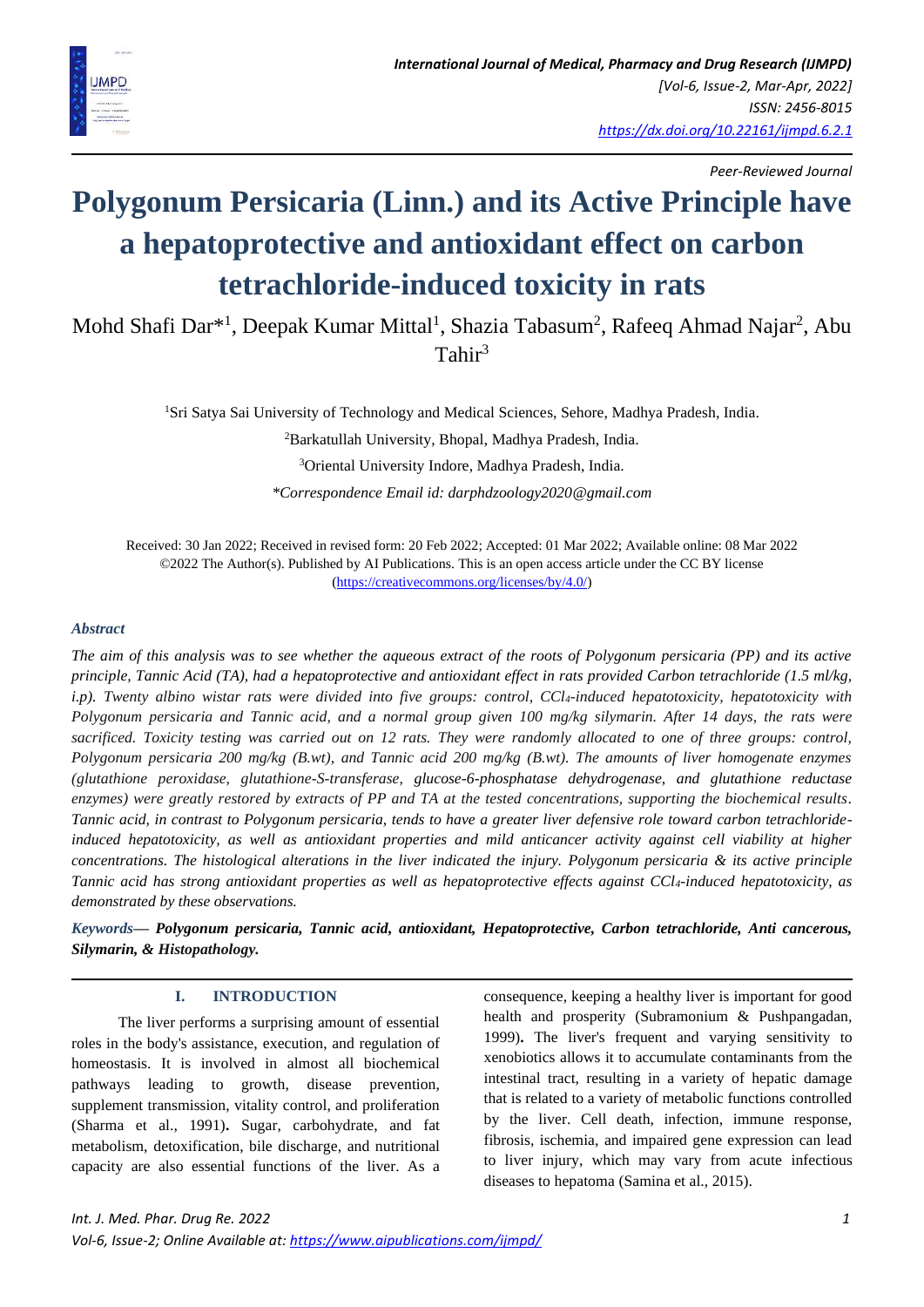Hepatotoxicity signifies liver damage caused by synthetics. Certain restorative agents can harm the organ when taken in large doses or, in any case, when presented inside helpful reaches. Hepatotoxicity can also be triggered by other concoction operators, such as those used in research centres and businesses, as well as common synthetic compounds (e.g., microcystins) and home - grown cures. Hepatotoxins are synthetic compounds that cause liver damage. More than 900 drugs have been related to liver injury, and it is the most commonly known cause for a medication's removal from the market. Synthetics often cause liver damage that presents itself in the form of abnormal liver compound tests. Drug-induced liver injury is responsible for 5% of all medical clinic confirmations and half of all serious liver failures. More than 75% of patients with specific drug reactions need liver transplantation or death (Ostapowicz et al., 2002).

One of the most active hepatotoxins, carbon tetrachloride (CCl4), is commonly used in science studies to test hepatoprotective agents. The hepatotoxic activity of CCl<sup>4</sup> is primarily attributable to chronic or acute exposure to its active metabolite, the trichloromethyl free radical  $(CCl<sub>3</sub>–)$ and/or  $CCl<sub>3</sub>OO-$ ). Hepatocellular lipid aggregation (steatosis), hepatocellular necrosis, or hepatobiliary disease result from prolonged exposure to hepatotoxic substances. Chronic reactions are commonly believed to induce cirrhotic or neoplastic changes. The cause of carbon tetrachloride-induced liver damage was first suggested as peroxidation. The strongly reactive trichloromethyl and trichloromethyl peroxy free radicals are produced when CCl4 is reductively dehalogenated by the CYP2E1 enzyme (Rose et al., 2014).

The use of herbal medicines for the prevention and control of chronic liver diseases is now gaining the interest of doctors, pharmaceutical firms, and patients; this change is attributed to herbal medicines' efficacy, lack of side effects, and low cost. Plant-derived drugs have a high propensity for scavenging reactive oxygen and nitrogen species developed by hepatocyte, Kupffer, stellate, and endothelial cells in most hepatic complications (C. Loguercio and Federico, 2003). As a result, plant-derived medications tend to be a very appealing choice for the treatment of hepatic diseases (N. Aghel et al., 2007: A. Sehrawat and Sultana, (2006). In the Siddha method of medicine, the herb Polygonum persicaria Linn. (Syn. Persicaria maculosa) and its active concept (Polygonaceae) are included. The plant and its active ingredient have a wide variety of antibiotic, antibacterial, and anticancer effects. Polygonum persicaria aqueous roots extract and its active concept, tannic acid, show anti-inflammatory, antimicrobial, and anticancer function, according to preliminary pharmacological reports. Polygonum persicaria's fresh roots and active principle have anticancer properties (Duwiejua et al., 1999). The aim of this research is to look into the hepatoprotective properties, antioxidant potential, and anti-cancer properties.

# **II. MATERIAL AND METHODS**

#### **2.1 Plant materials and Preparation of the extracts.**

 The fresh plant material *Polygonum persicaria* was collected from Lethpora, Pulwama Kashmir near the Jhelum river and was identified by undersigned at centre for biodiversity and Taxonomy, department of Botany, University of Kashmir. With voucher specimen Herbarium No. **2925-(KASH)**. The plant material was washed with water, cut into pieces and dried at the room temperature. The dried plant material were then pulverized into coarse powder in a grinding machine. The plant sample of 500g was extracted in distilled water for a period of 3 days. Solvent from sample was filtered, squeezed off and evaporated off under reduced pressure in a rotary evaporator to obtain crude extract. A voucher specimen was kept in our laboratory for future reference.

## **2.2 Experimental Animals.**

 Studies were carried out by using adult albino male rats weighing  $(130 \pm 10)$  / 12-16 weeks old ) were selected from departmental colony and were housed in well ventilated stainless-steel cages at room temperature (24±2ºC) in hygienic condition under natural light and dark schedule and were fed on standard laboratory diet. Food and water were given ad libitum. Experiments were done according to OECD guidelines, after getting the approval of the Institute's Animal Ethics Committee (IAEC), to Pinnacle Biomedical Research Institute (PBRI) Bhopal, India (Reg. No.1824/PO/Ere/S/15/CPCSEA). Animals were dealt with and thought about as per the rules suggested by the Committee for the Purpose of Control and Supervision of Experiments on Animals (CPCSEA), Govt. of India.

## **2.3 Experimental design.**

 Animals were separated into five groups of six rats each. Group **I** served as normal received only the vehicle (5% gum acacia; 1 ml/kg; p.o), and Group **II** as a toxicant control, (received only CCL4). Group **III** animals were treated with standard silymarin at an oral dose of 100 mg/kg and group **IV** received the aqueous extract of *Polygonum persicaria* at an oral dose of 200 mg/kg and group **V** received the aqueous extract of *Tannic acid* at an oral dose of 200 mg/kg, as a fine suspension of 5% aqueous gum acacia. The treatment was continued for 14 days, once daily. On the day of 14 for groups III-V, 30 min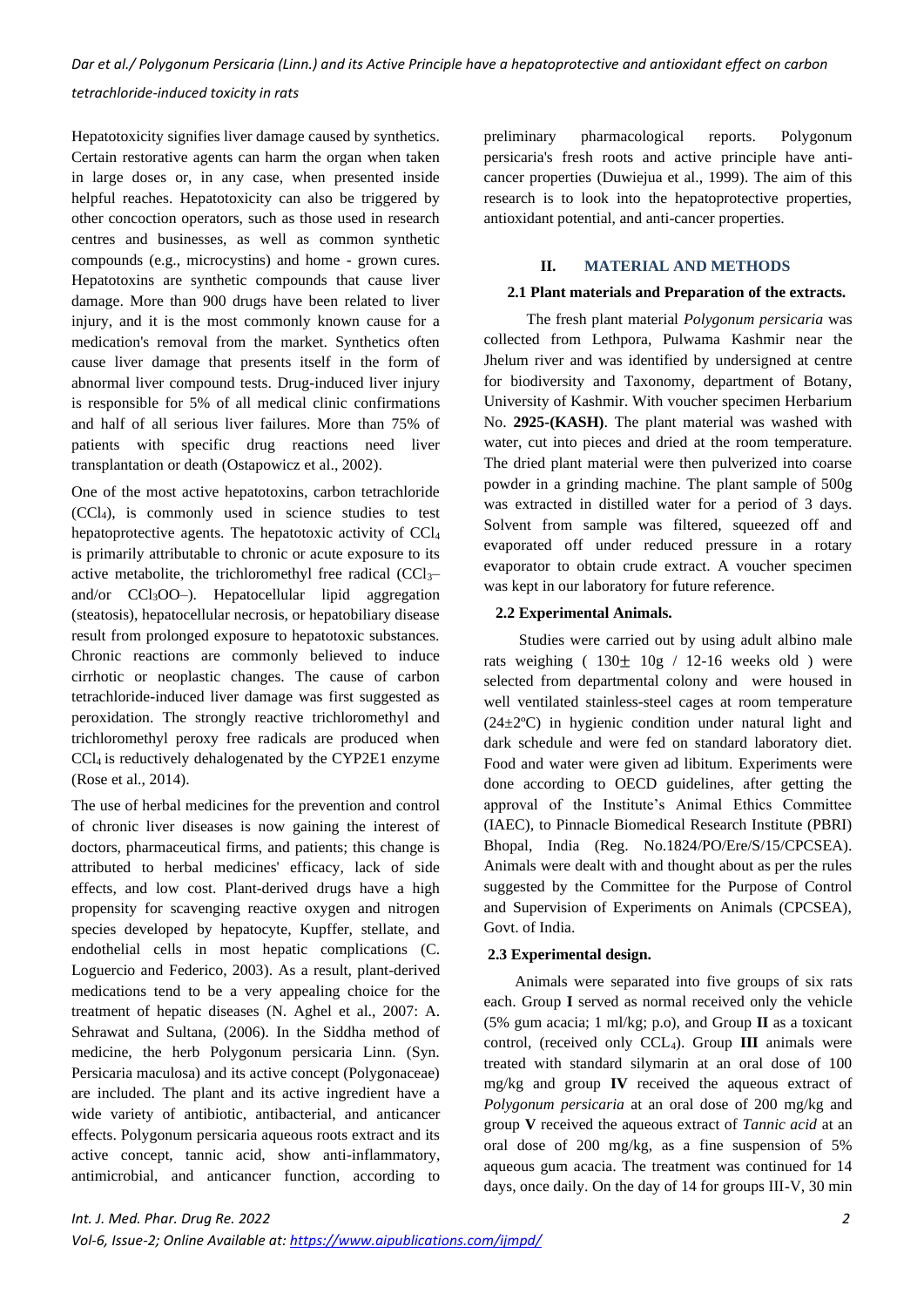*Dar et al./ Polygonum Persicaria (Linn.) and its Active Principle have a hepatoprotective and antioxidant effect on carbon* 

*tetrachloride-induced toxicity in rats*

post-dose of extract administration animals received CCl<sup>4</sup> at the dose of 1.5 ml/kg  $(1:1$  of CCl<sub>4</sub> in olive oil i.p). The rats were anesthetized with ether and blood samples were gathered in tubes for biochemical examination by the retro-orbital puncture method. Blood samples were centrifuged for 10 min at 3000 rpm to isolate the serum. After blood assortment, the animals were sacrificed using ether anaesthesia and the liver tissue was reaped for histopathological studies.

### **2.4 Biochemical assays**

 Glutathine-S-transferase, glutathione reductase (Tayarani et al., 1989), glucose-6-phosphatase dehydrogenase (Askar et al., 1996), and glutathione peroxidase (Paglia & Valentine, 1967). Were among the new liver tissues that were easily treated for the estimation of metabolic enzymatic exercises.

### **2.5 Antioxidant activity measured by DPPH:**

 Using the steady radical, the free radical rummaging movement was estimated as far as hydrogen giving or radical scavenging ability (Gupta et al., 2011). A 0.1 mM DPPH solution in ethanol was added to 3ml of concentrate at various concentrations (10-50 g/ml). The absorbance was assessed at 517 nm after thirty minutes. As a control, butylated hydroxy toluene (BHT) was used. Higher free radical scavenging behaviour is shown by the reaction mixture's lower absorbance.

#### **2.6 Statistical analysis**

The data were expressed as mean value  $\pm$  S.E. statistical significance of difference between various

treatments were analyzed by Student's't' test followed by one-way analysis of variance (ANOVA) according to (Snedecor & Cochran, 1994). P values  $\leq 0.05$  were considered as statistically significant.

### **III. RESULTS**

 The toxicant effect of carbon tetrachloride and the protective effect of pre-treatment with plant extract and active theory are seen in Table 1. Toxicant induced a significant ( $P \leq 0.05$ ) reduction in the activities of the GR and GPx enzymes in the liver. The functions of these enzymes were significantly protected when PP and TA were given orally. When compared to PP therapy, TA showed improved effects, with more than 70% safety in liver GR and GPx function. The results obtained from TAtreated animals were found to be more similar to those obtained from silymarin-treated animals.

 When contrast to the test group, there was a significant inhibition of G-6PDH and GST exercises after 14 days of CCl<sup>4</sup> inebriation. The extract and active theory guideline significantly increased the drained enzymatic activities. Although the recoupment with the extract and active theory was unmistakable, 5 days post-treatment with Tannic acid had a notable effect, as evidenced by the highest percent protection up to (70-90 percent) in association with Polygonum persicaria (50-60%). At the 5% mark, analysis of variance revealed a high level of assurance.

| <b>Paramters</b>                              | Control         | CCI <sub>4</sub>             | $CCl4+PP$                    | $CCl4+TA$                    | $CCl4+S$                     | <b>F</b> value |
|-----------------------------------------------|-----------------|------------------------------|------------------------------|------------------------------|------------------------------|----------------|
| GPx<br>$(\mu \text{ mole/min/protein})$       | $6.11 \pm 0.45$ | $3.24 \pm 0.18$ #            | $4.59 \pm 0.28$ <sup>*</sup> | $4.84 \pm 0.40^*$            | $5.16 \pm 0.36^*$            | $10.6^{\circ}$ |
| <b>GR</b><br>$(\mu \text{ mole/min/protein})$ | $4.37 \pm 0.26$ | $2.50 \pm 0.19^*$            | $3.60 \pm 0.23$ <sup>*</sup> | $3.91 \pm 0.35^*$            | $4.12 \pm 0.23$ <sup>*</sup> | $9.13^{\circ}$ |
| GST $(\mu$<br>mole/min/protein)               | $8.09 \pm 0.56$ | $3.71 \pm 0.29$ #            | $6.11 \pm 0.44^*$            | $7.26 \pm 0.46^*$            | $7.47 \pm 0.56^*$            | $15.6^{\circ}$ |
| G6PDH $(\mu$<br>mole/min/protein)             | $10.3 \pm 0.55$ | $5.42 \pm 0.38$ <sup>#</sup> | $8.51 \pm 0.77$ <sup>*</sup> | $9.39 \pm 0.54$ <sup>*</sup> | $9.81 \pm 0.57$ *            | $13.7^{\circ}$ |

**3.1 Table 1: Effect of therapeutic agents on activities of antioxidant enzymes**.

Data are mean  $\pm$  S.E., N = 6;  $^{\omega}$  =Significant at P<0.05 for ANOVA;  $^{\#}$ CCl<sub>4</sub>vs C at P<0.05;  $^{\ast}$ CCl<sub>4</sub>+ Therapy vs CCl<sub>4</sub> at P<0.05 Abbreviations: C= Control; CCl4= Carbon tetrachloride; S= Silymarin; PP = *Polygonum persicaria*; TA=*Tannic acid*, %= Percent protection

 *Tannic acid* and *Polygonum persicaria* indicated most extreme 65.93±0.05% and 53.63±0.09 DPPH radical scavenging activity at 400  $\mu$ g/ml concentrations, with ranging concentration from 100-400  $\mu$ g/ml. Though at a comparative fixation BHT level of restraint was 71% (Table 2). BHT is a food added substance utilized for safeguarding which is liable for kid hyperactivity (Feingold, 1986)**.**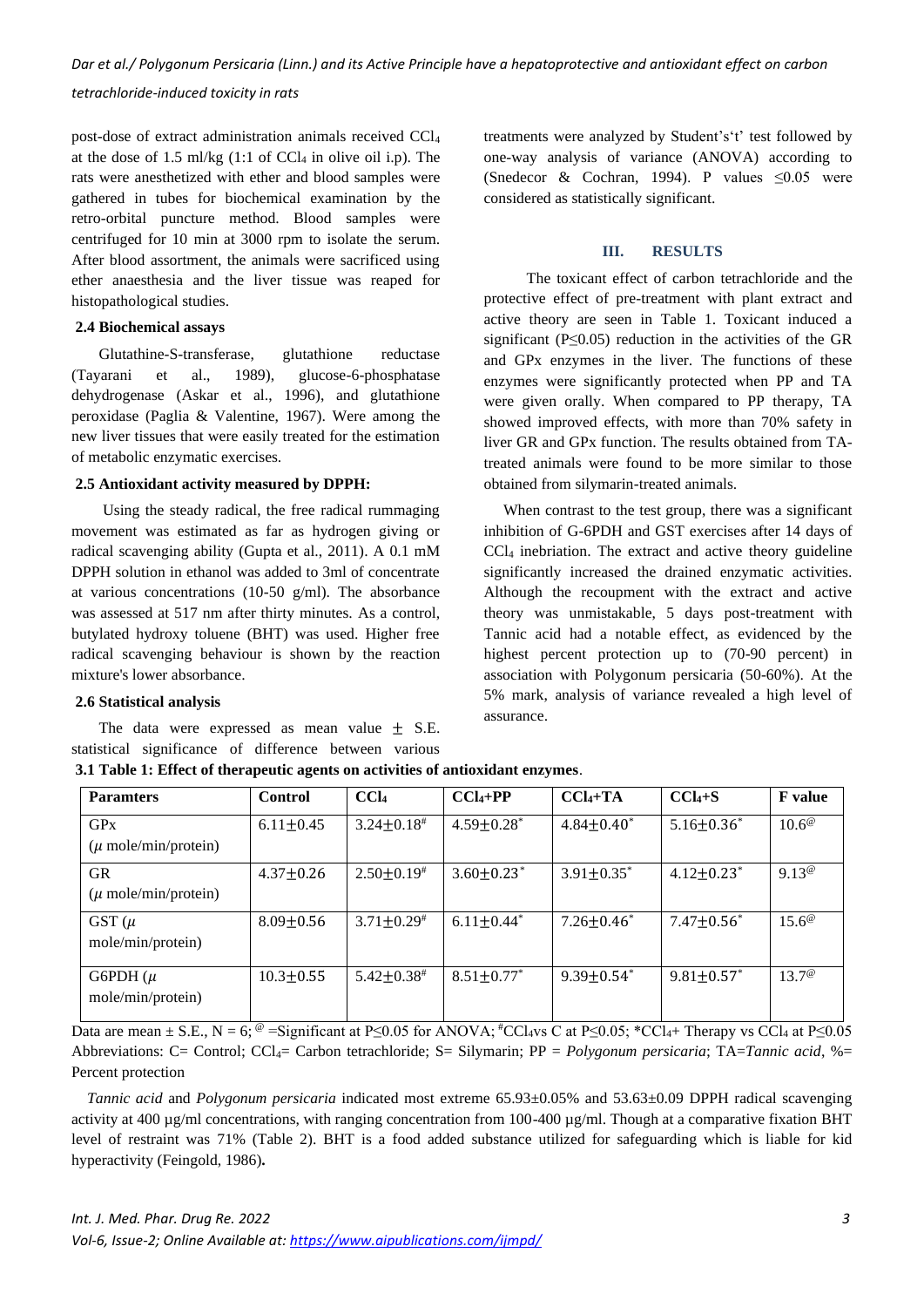| Concentration | %Inhibition          | Butylated hydroxyl toluene |                  |
|---------------|----------------------|----------------------------|------------------|
| $(\mu g/ml)$  | Polygonum persicaria | Tannic acid                | (BHT)            |
| 50            | $20.96 \pm 0.53$     | $32.46 \pm 0.07$           | $55.35 \pm 0.02$ |
| 100           | $28.07 \pm 0.03$     | $33.81 \pm 0.12$           | $61.04 \pm 0.09$ |
| 200           | $49.06 \pm 0.10$     | $51.10 \pm 0.08$           | $66.81 \pm 0.02$ |
| 400           | $53.63 \pm 0.09$     | $65.93 \pm 0.05$           | $71.03 \pm 0.04$ |

**3.2 Table 2: DPPH scavenging activities of extract of** *Polygonum persicaria* **and its active principle** *Tannic acid***.**

 The cytotoxic cells were created in a lab setting, away from their usual surroundings. The crude extract reduced cell viability at various concentrations for HeLa (Table 3) and HepG2 (Table 4) cell lines, both of which are very low, and the hindrance was time and portion dependent. In the study of Polygonum persicaria, it was discovered

that Tannic acid has greater antiproliferative function. Vitamins, polyphenols, alkaloids, flavonoids, carotenoids, terpenoids, tannins, saponins, enzymes, minerals, and other substances can be responsible for the antiproliferative movement of medicinal plants.

| 3.3 Table 3: Antiproliferative activity of Tannic acid and Polygonum persicaria against HeLa cell line. |  |  |  |
|---------------------------------------------------------------------------------------------------------|--|--|--|
|                                                                                                         |  |  |  |

| <b>Concentration</b> | 0D Paclitaxel        | $%$ Cell | <b>Tannic acid</b> | % Cell   | Polygonum         | $%$ Cell |
|----------------------|----------------------|----------|--------------------|----------|-------------------|----------|
| $\mu$ g/ml           | at 580 <sub>nm</sub> | survival |                    | survival | persicaria        | survival |
| 10.85                | $0.162 + 0.014$      | 90.00    | $0.178 \pm 0.016$  | 98.87    | $0.179 \pm 0.007$ | 99.43    |
| 21.70                | $0.148 \pm 0.016$    | 82.21    | $0.171 \pm 0.013$  | 95.00    | $0.178 + 0.013$   | 98.87    |
| 43.40                | $0.132 \pm 0.014$    | 73.32    | $0.166 \pm 0.017$  | 92.21    | $0.177 + 0.012$   | 98.32    |
| 86.80                | $0.122 \pm 0.015$    | 67.76    | $0.159 \pm 0.023$  | 88.32    | $0.171 \pm 0.017$ | 95.00    |
| 173.60               | $0.115 + 0.017$      | 63.76    | $0.142 + 0.015$    | 78.87    | $0.148 + 0.016$   | 82.21    |
| 347.20               | $0.180 + 0.015$      | 44.43    | $0.123 + 0.016$    | 68.32    | $0.135 \pm 0.018$ | 75.00    |
| 694.40               | $0.048 + 0.017$      | 26.65    | $0.097 \pm 0.014$  | 53.87    | $0.112 \pm 0.009$ | 62.21    |

The inhibition pattern against HeLa cell line at different concentrations. All experiment are triplicates (n=3): mean  $\pm$  SEM, P>0.05 when test group compared with standard.

|  |  |  | 3.4 Table 4: Antiproliferative activity of Tannic acid and Polygonum persicaria against HeLa cell line. |  |  |
|--|--|--|---------------------------------------------------------------------------------------------------------|--|--|
|--|--|--|---------------------------------------------------------------------------------------------------------|--|--|

| <b>Concentratio</b> | 0 <sub>D</sub>                           | $\frac{6}{6}$           | <b>Tannic acid</b> | $\frac{6}{6}$           | Polygonum         | $\frac{6}{6}$           |
|---------------------|------------------------------------------|-------------------------|--------------------|-------------------------|-------------------|-------------------------|
| $n \mu g/ml$        | <b>Tamoxifen</b><br>at 580 <sub>nm</sub> | <b>Cell</b><br>survival |                    | <b>Cell</b><br>survival | persicaria        | <b>Cell</b><br>survival |
|                     |                                          |                         |                    |                         |                   |                         |
| 10.85               | $0.177 + 0.016$                          | 98.32                   | $0.171 \pm 0.010$  | 95.00                   | $0.174 + 0.017$   | 96.65                   |
| 21.70               | $0.159 + 0.024$                          | 88.32                   | $0.163 + 0.009$    | 90.54                   | $0.171 + 0.010$   | 95.00                   |
| 43.40               | $0.145 + 0.017$                          | 80.54                   | $0.159 + 0.009$    | 88.32                   | $0.166 + 0.003$   | 92.21                   |
| 86.80               | $0.130 + 0.016$                          | 72.21                   | $0.144 + 0.012$    | 80.00                   | $0.166 \pm 0.023$ | 92.21                   |
| 173.60              | $0.129 + 0.084$                          | 71.65                   | $0.124 + 0.010$    | 68.87                   | $0.161 + 0.023$   | 89.43                   |
| 347.20              | $0.118 + 0.070$                          | 65.54                   | $0.117 \pm 0.018$  | 65.00                   | $0.147 + 0.013$   | 81.65                   |
| 694.40              | $0.085 + 0.016$                          | 47.21                   | $0.112 + 0.007$    | 62.21                   | $0.144 + 0.016$   | 80.00                   |

The inhibition pattern against HepG2 cell line at different concentrations. All experiment are triplicates (n=3): mean  $\pm$  SEM, P>0.05 when test group compared with standard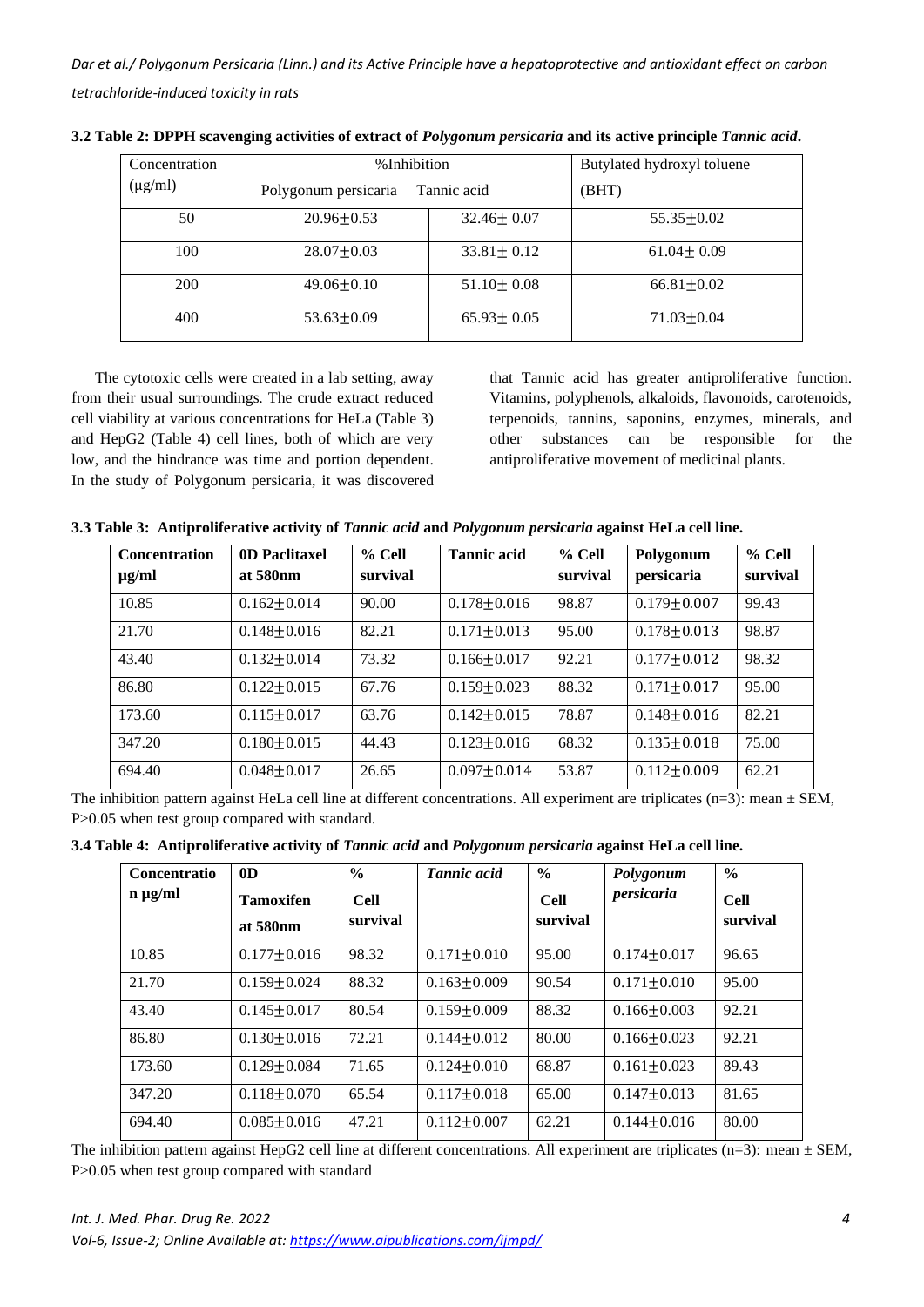### **3.5 Histological Studies**







d [PP-200ml/kg**+**CCl<sup>4</sup> group-Iv] e [TA-200ml/kg**+**CCl<sup>4</sup> group-V]

 Morphological changes towards HeLa cell lines as viewed under the inverted microscope after the post treatment of aqueous extract. (a) Untreated cells, (b) CCl<sup>4</sup> treated cells, (c) SLY- Silymarin treated cells, (d) *PP-Polygonum persicaria* treated cells, (e) *TA- Tannic acid* treated cells.

 HeLa cells (a, b, d, e) developed in a logarithmic stage during the treatment with Polygonum persicaria and its active principle, resulting in morphological changes, after a pre-treatment of Polygonum persicaria and Tannic acid, showing an increased number of modified cells and growth restriction as compared to untreated control cells. Figure (c) depicts the influence of silymarin.

## **IV. DISCUSSION**

In this study, CCl<sub>4</sub> was used to induce oxidative stress in the liver, and the resulting hepatic damage was linked to a substantial rise in serum enzymatic and biochemical markers. The development of the active metabolite trichloromethyl radical from CCl<sub>4</sub> causes this type of hepatotoxicity <sup>[3]</sup>. The progressions of CCl<sub>4</sub>induced liver damage seen in this study seemed to be similar to those seen in severe viral hepatitis (Venukumar and Latha, 2002)**.** The cytochrome P-450 matrix biotransforms carbon tetrachloride to create the trichloromethyl free radical, which is a commonly used test hepatotoxicant. Which covalently binds to cell layers

and organelles to induce lipid peroxidation, disrupt  $Ca^{2+}$ homeostasis, and ultimately cause cell death (Recknagel et al., 1989)**.**

 The body has a mechanism in place to prevent and destroy free radical-induced damage. Many endogenous cancer preventive agent catalysts, such as glutathione peroxidase, glutathione reductase, glucose-6-phosphate dehydrogenase, and glutathione S transferase, help to cultivate this. As the balance between ROS generation and cell reinforcement protection is disrupted, oxidative pressure develops, which, over time, deregulates cell capacities, resulting in a variety of fearful situations (Bandyopadhyay et al., 1999). Any natural or synthetic compound with cancer-preventive properties can lead to the partial or full acceleration of this type of injury.

 Antioxidant supplements have been shown in some trials to be an effective treatment method for a variety of disorders, including liver inflammation, liver fibrosis, ageing, cancer, and diabetes. Furthermore, reduced GSH activities or content have been identified in a variety of toxicity conditions, suggesting their role in pathogenesis and thus targeting them in the prevention of several toxicity conditions using antioxidants (Memy H et al., 2011)**.** In tissue, GSH acts as a non-enzymatic antioxidant biomolecule. It serves as a substrate for GPx and glutathione S-transferase, as well as removing free oxygen species such as H2O2, superoxide anions, and alkoxy radicals and maintaining membrane protein thiols (GST).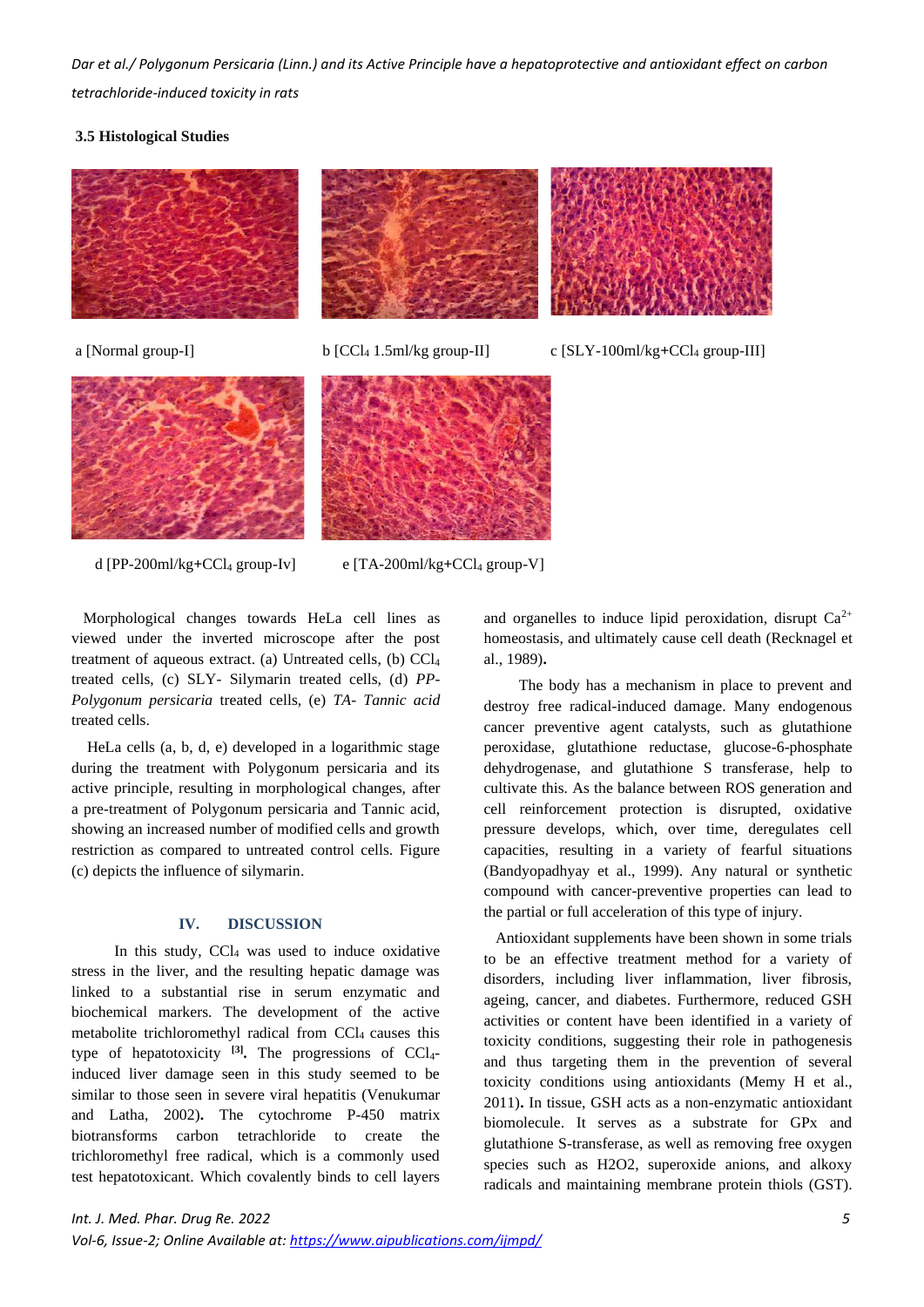*tetrachloride-induced toxicity in rats*

GSH maintains the body's antioxidant defence system by specifically conjugating with free radicals to defend cell membrane integrity (Bhuwan Chandra et al., 2015)**.** Glutathione peroxidase is a seleno protein with two-thirds of its activity in the cytosol and 33% in the mitochondria (in the liver). Glutathione reductase is concerned with maintaining the cell's GSH level (especially in the reduced structure) by causing a rapid reduction of oxidised glutathione to the reduced state. It's possible that routine cell reinforcements strengthen the endogenous cancer preventive agent, which protects against ROS depletion and restores the perfect parity by destroying the receptive organisms. They are gaining immense importance as a result of the integrity of their fundamental position in illness antipathy.

A histological analysis of a liver extract from a CCl4 treated rat revealed chronic necrosis. When extreme liver damage caused by CCl<sup>4</sup> was significantly decreased by the administration of P.P. (200 mg/kg), T.A. (200 mg/kg), and silymarin (100 mg/kg), as shown by the existence of natural cellular borders, lessened fatty alterations, absence of necrosis, and ballooning degeneration, and widespread lymphocyte infiltration.

# **V. CONCLUSION**

 Hepatoprotective function of P.P extract and its active principle TA increases enzymatic and nonenzymatic antioxidant status in relation to GSH material and GR, GPx, G6PDH, and GST activities. The measurement of the scavenging stable DPPH radical is a quick and easy way to assess antioxidant function. The antiradical strength of antioxidant behaviour can be determined using this tool by measuring the decreased absorbance of the DPPH radical, which vanishes after accepting an electron or hydrogen radical from an antioxidant compound to become a stable diamagnetic molecule (Matthaus, 2002). Plants in the Polygonaceae family are abundant sources of natural antioxidants and anti-inflammatory agents, thanks to terpenoids, phenols, and flavonoids. Terpenes have been shown to be effective cell reinforcements in a variety of disorders, including liver, renal, neurodegenerative, and coronary disorders, ailments, cancer, and diabetes, as well as in maturing stages (Gonzalez-Burgos & Gomez-Serranillos, 2012). Even though the extract and its active theory differed in their ability to react to and extinguish DPPH radicals, DPPH radical scavenging activity was observed in the tested extract at the chosen portion levels (100-400 µg/ml). However, there were differences in DPPH scavenging activity. Tannic acid scavenging activity was highest at 400 µg/ml (65.93±0.05), followed by 200 µg/ml (51.10±0.08), 100 µg/ml (33.81±0.12), and 50 µg/ml  $(32.46\pm0.07)$ . Although the roots fluid of polygonum persicaria aqueous extract showed the most intense scavenging behaviour at 400  $\mu$ g/ml (53.63±0.09), it was followed by 200  $\mu$ g/ml (49.06±0.010), 100  $\mu$ g/ml (28.07 $\pm$ 0.03), and 50 µg/ml (20.96 $\pm$ 0.09), respectively. When tested at concentrations of 10.85-694.20 µg/ml, the root sections of Polygonum persicaria and its active principle were found to suppress HepG2 and HeLa cancer cells. Cell expansion capacities decreased from low to high component concentrations in the cell practicality experiments. The concentrates demonstrated mild anticancer movement against HeLa and HepG2 cells at a convergence of 694.20 µg/ml; at this concentration, Tannic acid and Polygonum persicaria concentrates have cell suitability of 53.87% and 62.21%, respectively. Furthermore, in the same fixation (694.20  $\mu$ g/ml), HepG2 treated with paclitaxel and tamoxifen (positive control) demonstrated 26.65% and 47.21% reasonability, respectively, against HeLa. HeLa and HepG2 cells had IC<sup>50</sup> values of 27.81 and 33.20 µg/ml, respectively. As compared to standards like paclitaxel and tamoxifen, which are used in cancer chemotherapy, crude concentrate of Tannic acid showed mild anti-proliferative activity against prostate, colorectal, and breast metastatic cell lines (Mamillapalli et al., 2013).

## **ACKNOWLEDGEMENT**

 The authors extremely thankful to the supervisor for their guidance to this type of research work and department of Zoology for providing all facilities in laboratory.

## **REFERENCES**

- [1] A. Sehrawat and S. Sultana, (2006). "Evaluation of possible mechanisms of protective role of Tamarix gallica against DEN initiated and 2- AAF promoted hepatocarcinogenesis in male Wistar rats," Life Sciences, vol. 79, no. 15, pp. 1456–1465.
- [2] Askar MA, Sumathy K, ZaheerBaquer N (1996). Regulation and properties of purified glucose6 phosphate dehydrogenase from rat brain. Indian J BiochemBiophys; 33: 512- 518.
- [3] Bandyopadhyay U, Das D, Banerjee KR (1999). Reactive oxygen species: Oxidative damage and pathogenesis. Curr Sci. 77: 658-66.
- [4] Bhuwan Chandra Joshi, Atish Prakash, Ajudhia N. Kalia (2015). Hepatoprotective potential of antioxidant potent fraction from Urtica dioica Linn.